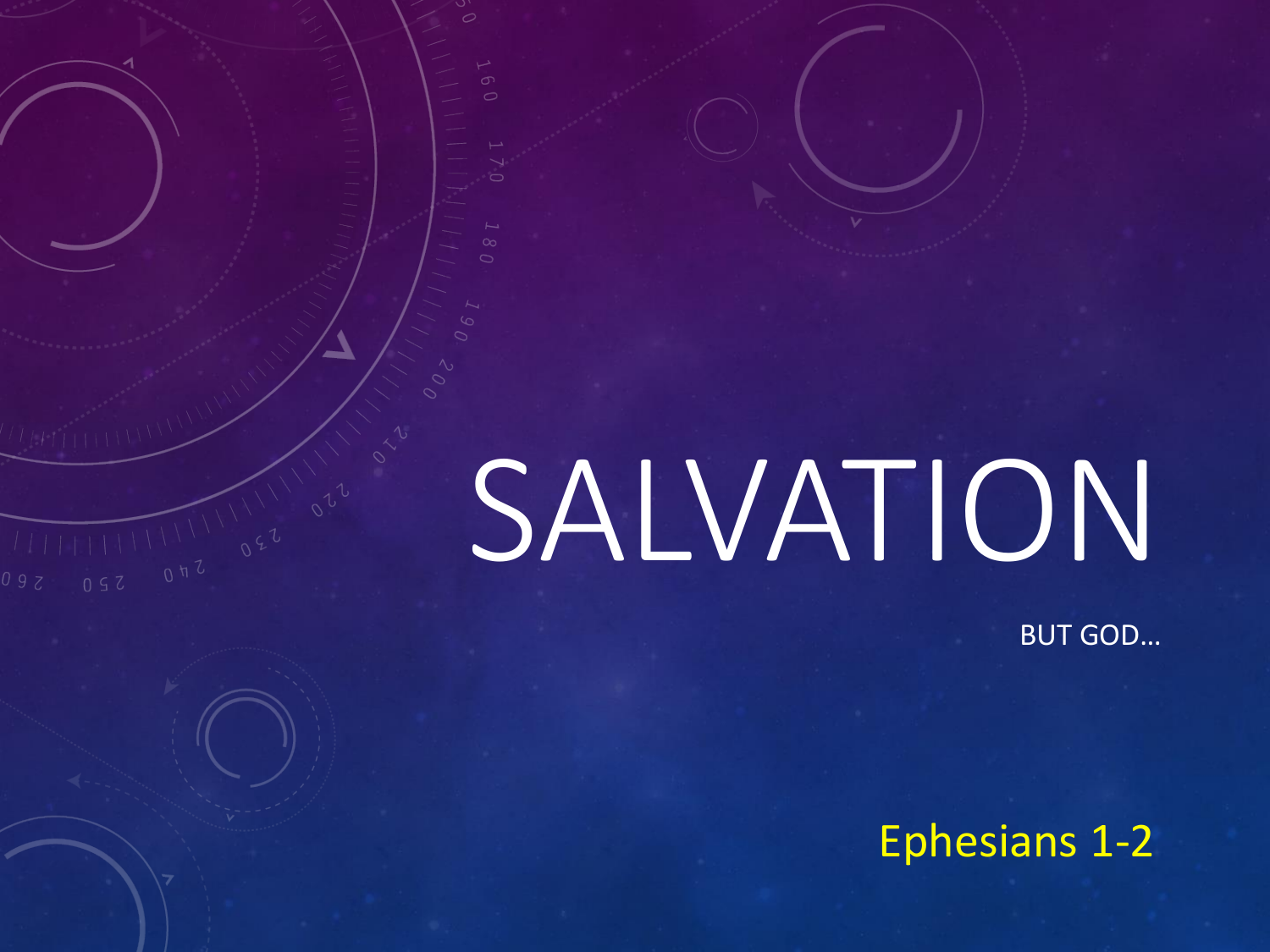- God saves us so that no-one can boast (Eph. 1:3- 14; 2:4-5, 8-9)
	- Repentance and faith are gifts of God (Acts 3:26; 5:31; 11:18; 13:48; 14:27)
	- Salvation belongs to the Lord so all glory to him (Rev. 7:10, 12)
	- Implications for testimony and evangelism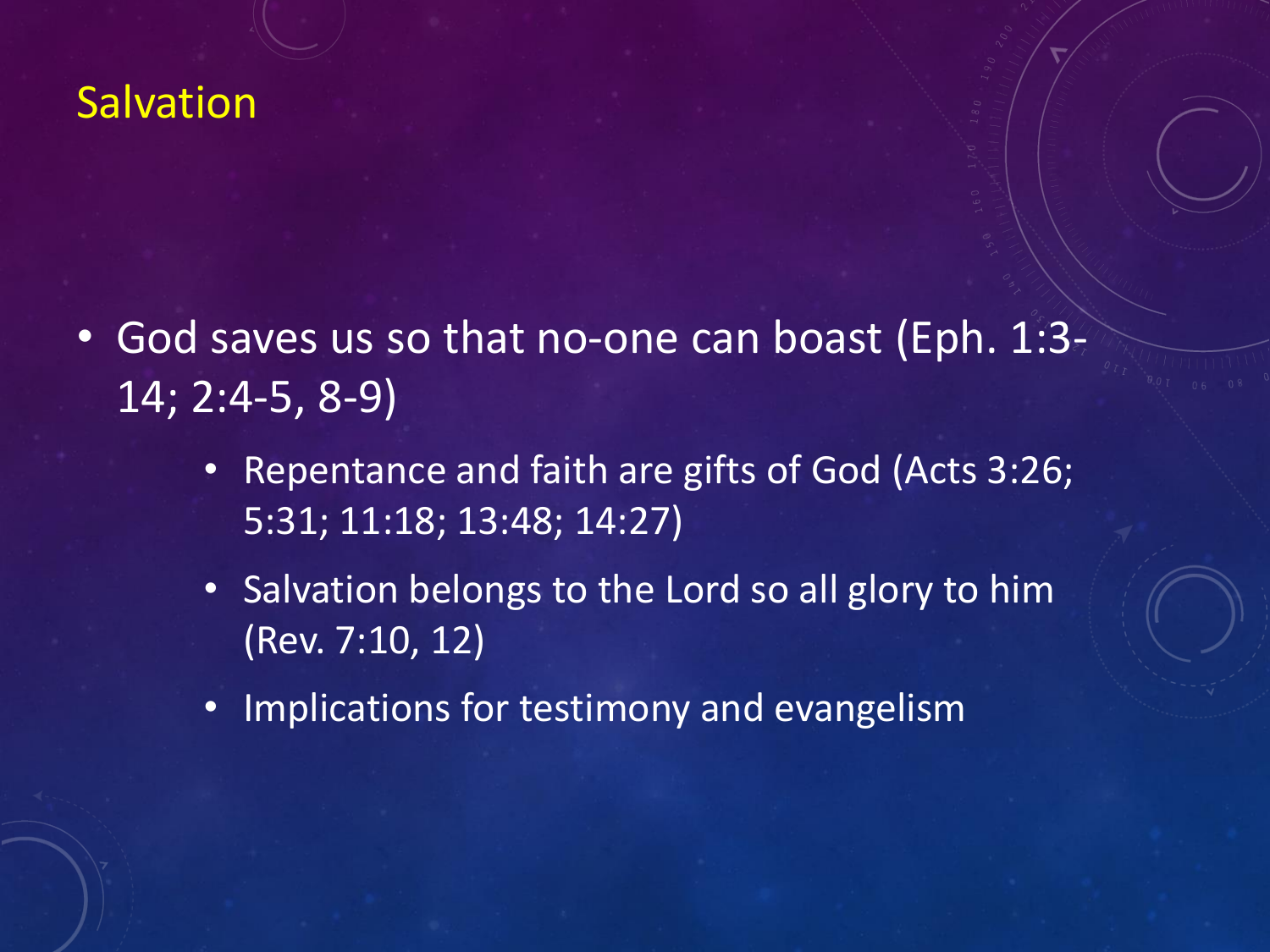- God saves from his own wrath against us (Eph. 2:3; Lam. 2)
	- Sacrifice and punishment not just saving from sins and death
	- Isaiah 53
	- 1 Thess. 1:10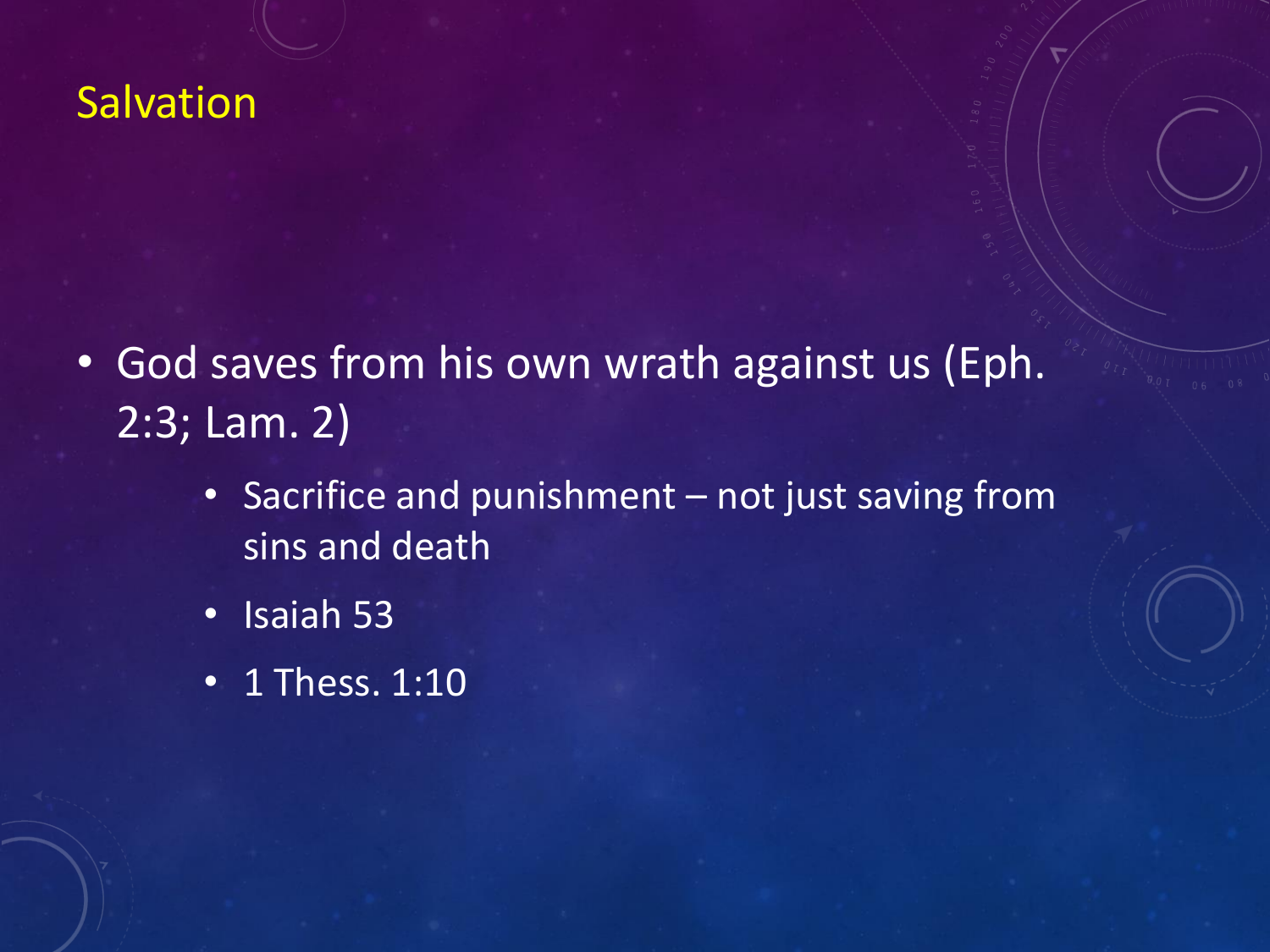- God exalts us so that we are completely safe (Eph. 1:20-23; 2:6)
	- Occultism of Ephesus (Acts 19)
	- Complete deliverance (Numbers 23:23)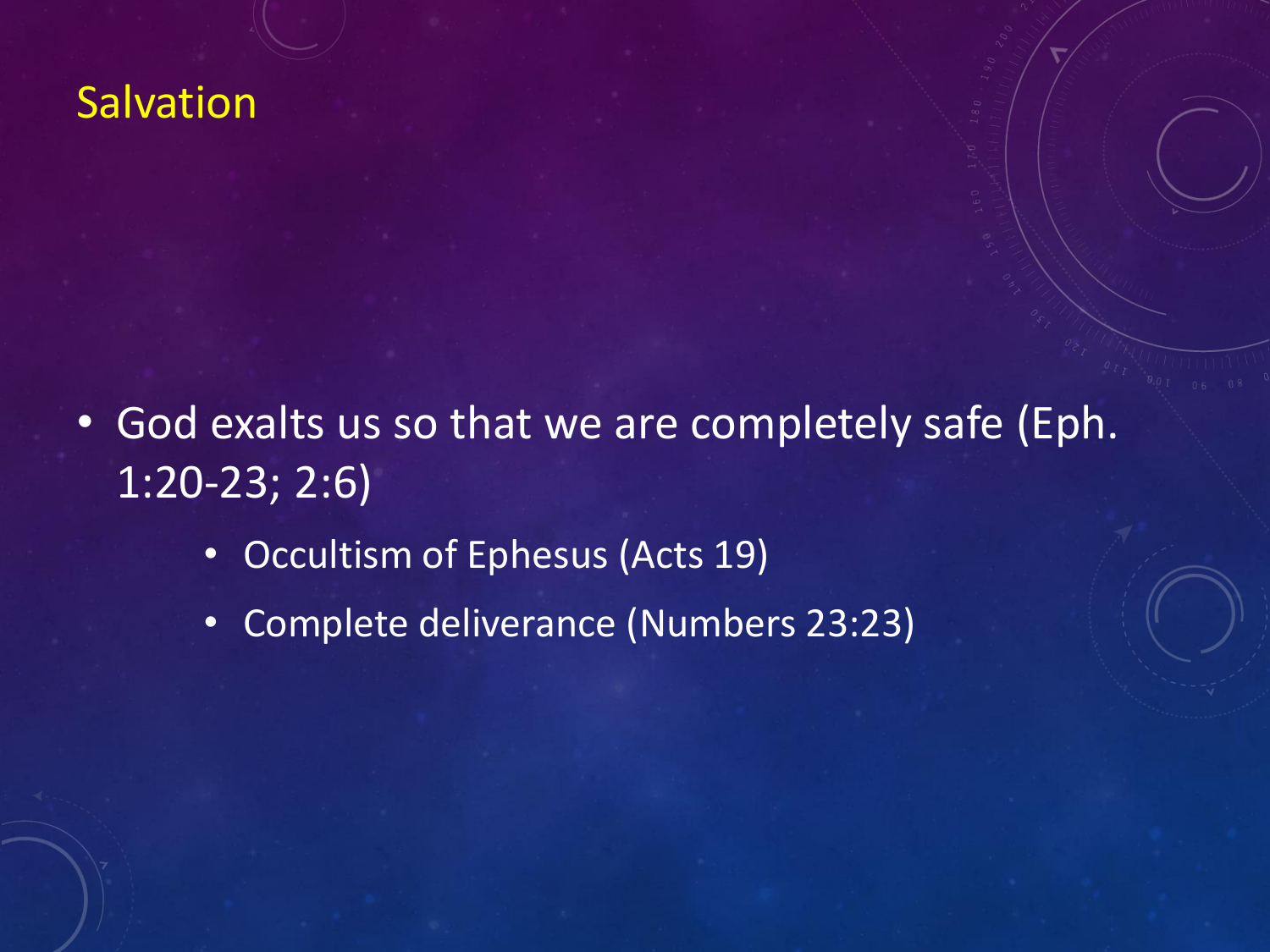- God creates a new life for us to live (Eph. 2:10; 4:24)
	- Saved by grace for good works (cf. Titus 2:14)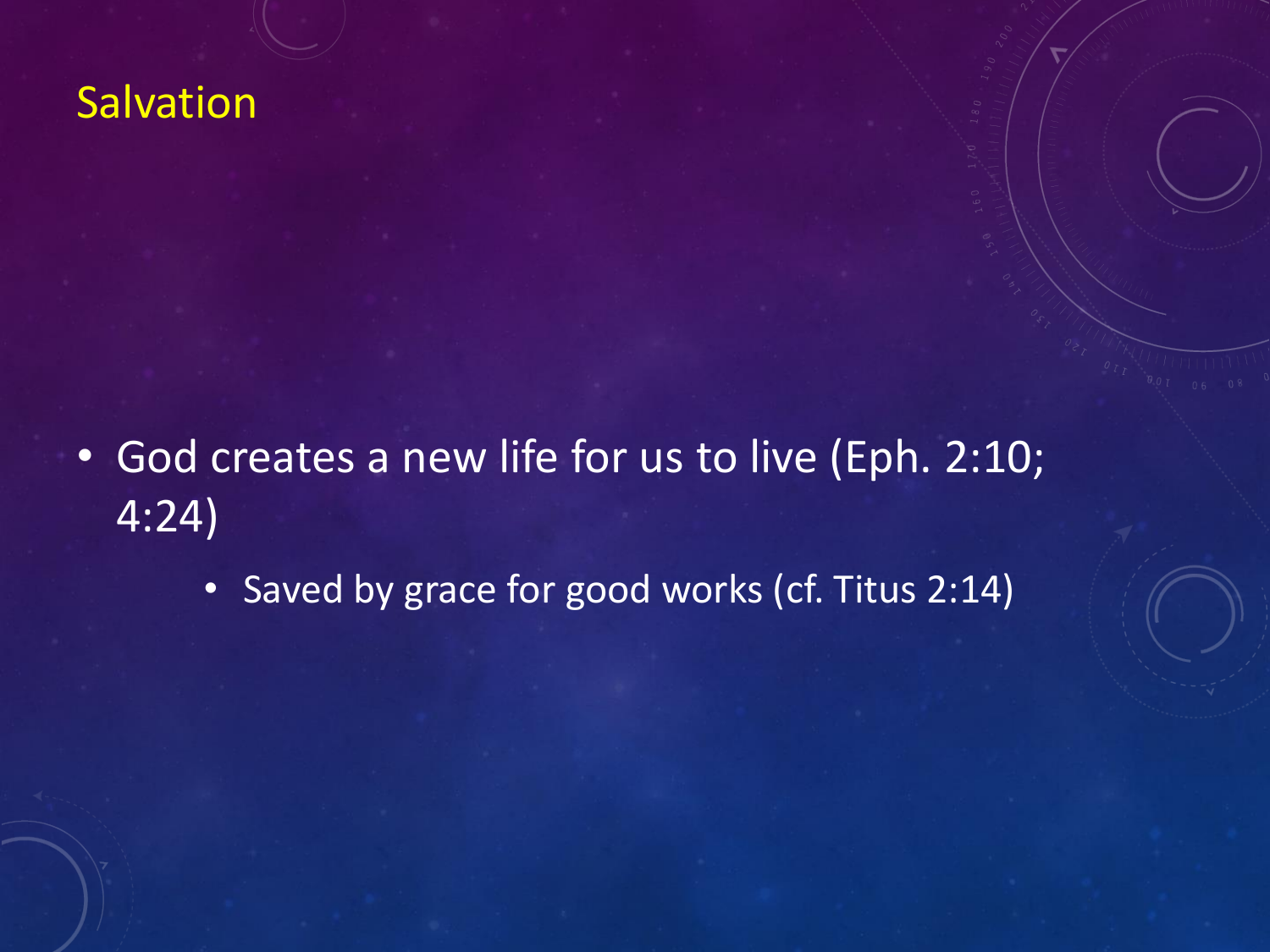- God unites us with himself and with one another (Eph. 2:14-18)
	- Saved for intimacy with God the Father through the Son by the Spirit
	- Saved as a united people of Jew and Gentile (Acts 2:47; Titus 2:14) - salvation is corporate as well as individual – so the church is really important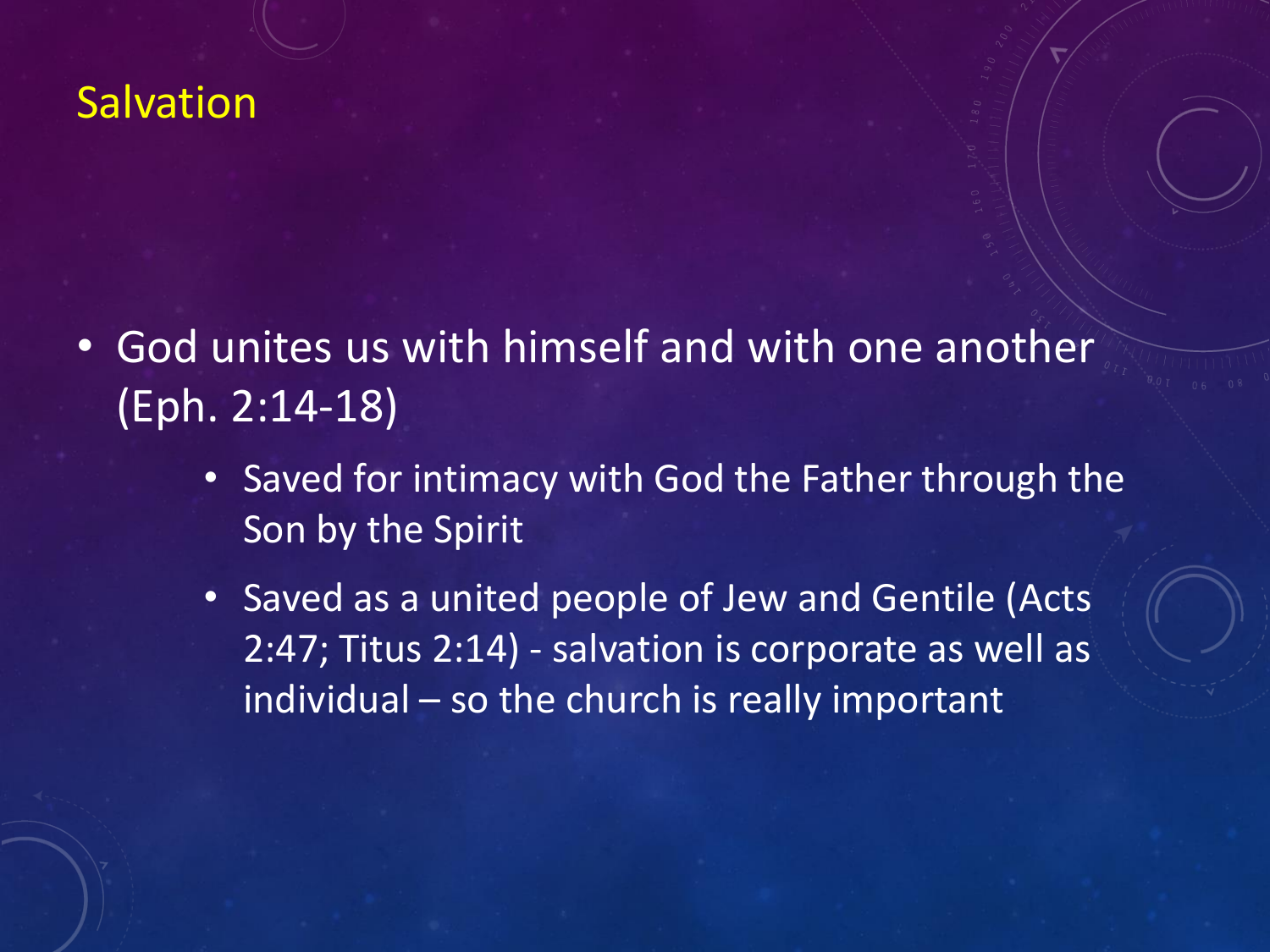- Salvation and grace are not things they are activities and they are Jesus
	- Salvation = God saving us (Eph. 1:3-14; Titus 3:5)
	- Salvation = Jesus (Luke 2:28-32; 19:9-10)
	- Grace = God's undeserved saving activity towards sinners (Eph. 1:6; Titus 3:7)
	- Grace = Jesus (Titus 2:11)